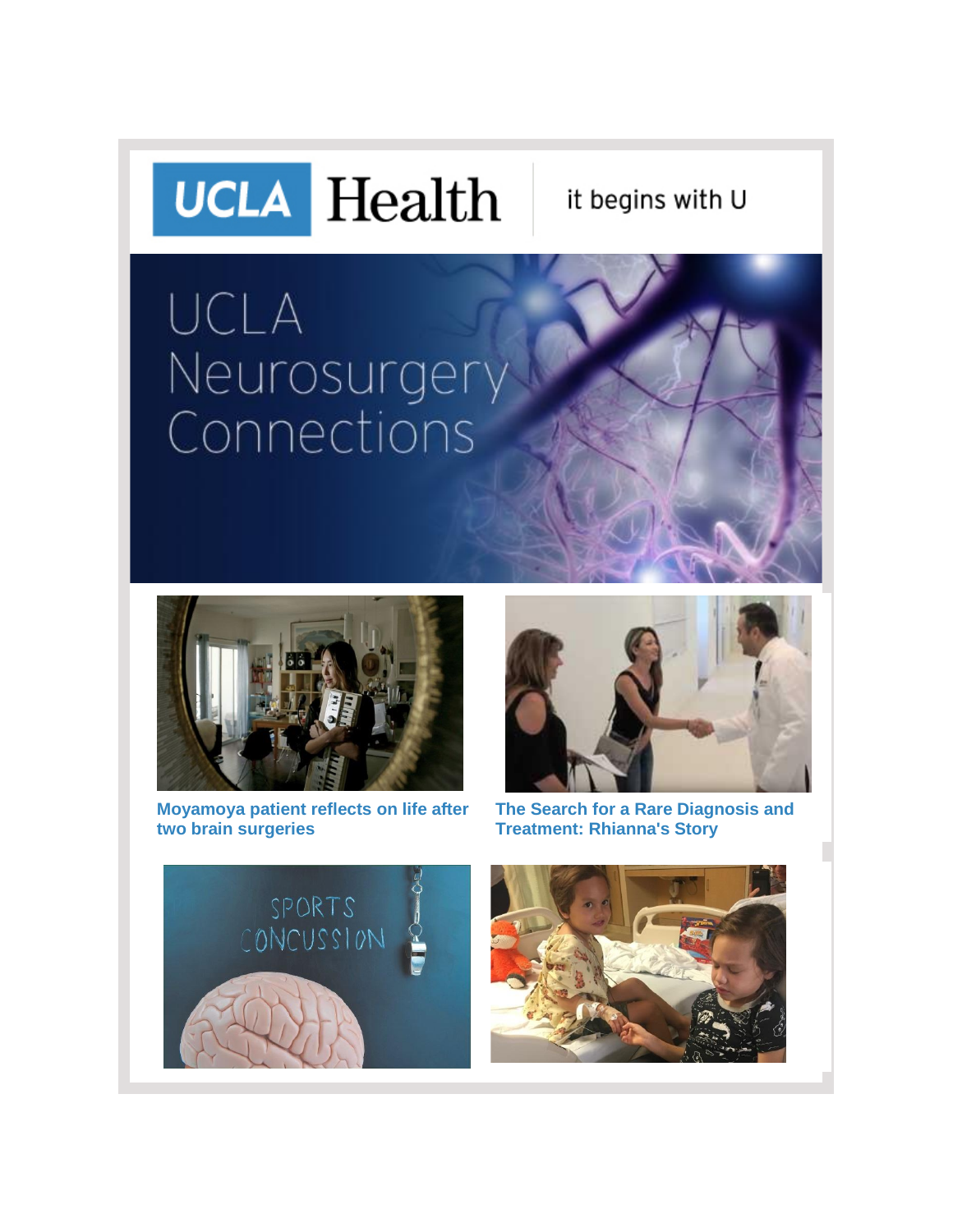**[Why Total Rest Following Concussion](http://r20.rs6.net/tn.jsp?f=001dL4omGLaSItp08rSNhQH2Y7RsUhpmrr5kGKC7Y2XjM_6PLcZ6O9CXeWlzj1FJKnlNQmklg1UY0sQ1JqRJ4Y1pWbU6e-0zezONQh8R0T1y2oP9Xs5whxAjD2rtZRBpX3EvpUwXMwDBggRO_AEppcuLQyt-DJWlnxasFpDSfB3YKy6-F_8yIKVJlLqnJi7MG4dcljERt3bMfMaL6h5seleld918e7dgP3bpLhv-m8tQf_vnmFA8-jMzyJk1XufOTaCdic6Vn5zU29o7o3GYIoOiAtIpHah0nqniKXq02p4HCA=&c=qMbpVGtYG3HF5XKGrMWfsnz7YFO04yRoBZMl5ss8e6tS57Rlw6aHzA==&ch=dZ36JH17-QhgUjQ8YgrnLmQET5K00Rscw3Qb4i-QM8JDx3eSUf1RNQ==) [May Not Be Best](http://r20.rs6.net/tn.jsp?f=001dL4omGLaSItp08rSNhQH2Y7RsUhpmrr5kGKC7Y2XjM_6PLcZ6O9CXeWlzj1FJKnlNQmklg1UY0sQ1JqRJ4Y1pWbU6e-0zezONQh8R0T1y2oP9Xs5whxAjD2rtZRBpX3EvpUwXMwDBggRO_AEppcuLQyt-DJWlnxasFpDSfB3YKy6-F_8yIKVJlLqnJi7MG4dcljERt3bMfMaL6h5seleld918e7dgP3bpLhv-m8tQf_vnmFA8-jMzyJk1XufOTaCdic6Vn5zU29o7o3GYIoOiAtIpHah0nqniKXq02p4HCA=&c=qMbpVGtYG3HF5XKGrMWfsnz7YFO04yRoBZMl5ss8e6tS57Rlw6aHzA==&ch=dZ36JH17-QhgUjQ8YgrnLmQET5K00Rscw3Qb4i-QM8JDx3eSUf1RNQ==)**

#### **[Young siblings diagnosed with](http://r20.rs6.net/tn.jsp?f=001dL4omGLaSItp08rSNhQH2Y7RsUhpmrr5kGKC7Y2XjM_6PLcZ6O9CXeWlzj1FJKnl8LAlPe1NV3TZzGqrCsBUEnBjaWQXEQgaUaVq1cHfZj4UacBiGq5rLihS2itkBv_OZs_xsHJEg0xkfSE3s1Fq5fp1AM3-6bF1gH9NuxYp8WdTbv_jnZtCn32C19QZKR8dh7L_yG6-fYknDT8GR7Zc04XzZq_cYIwO5Os_4-TXJN0P1DiFYFaLuu8Cl8ZVFZhq&c=qMbpVGtYG3HF5XKGrMWfsnz7YFO04yRoBZMl5ss8e6tS57Rlw6aHzA==&ch=dZ36JH17-QhgUjQ8YgrnLmQET5K00Rscw3Qb4i-QM8JDx3eSUf1RNQ==)  [aggressive brain tumors](http://r20.rs6.net/tn.jsp?f=001dL4omGLaSItp08rSNhQH2Y7RsUhpmrr5kGKC7Y2XjM_6PLcZ6O9CXeWlzj1FJKnl8LAlPe1NV3TZzGqrCsBUEnBjaWQXEQgaUaVq1cHfZj4UacBiGq5rLihS2itkBv_OZs_xsHJEg0xkfSE3s1Fq5fp1AM3-6bF1gH9NuxYp8WdTbv_jnZtCn32C19QZKR8dh7L_yG6-fYknDT8GR7Zc04XzZq_cYIwO5Os_4-TXJN0P1DiFYFaLuu8Cl8ZVFZhq&c=qMbpVGtYG3HF5XKGrMWfsnz7YFO04yRoBZMl5ss8e6tS57Rlw6aHzA==&ch=dZ36JH17-QhgUjQ8YgrnLmQET5K00Rscw3Qb4i-QM8JDx3eSUf1RNQ==)**

#### **Faculty Spotlight**

#### **Anthony C. Wang, MD**

Dr. Anthony Wang specializes in pediatric, cerebrovascular, and complex cranial base surgeries, and has fellowship training in each of these subspecialties. His clinical specialties include pediatric brain tumors, moyamoya disease, bypasses for cerebral revascularization, aneurysm and AVM surgery, complex skull base surgery, and Chiari malformations. In addition to his clinical work, Dr. Wang's research focuses on tailoring



immunotherapy for pediatric brain tumors. **[Read more »](http://r20.rs6.net/tn.jsp?f=001dL4omGLaSItp08rSNhQH2Y7RsUhpmrr5kGKC7Y2XjM_6PLcZ6O9CXUpkAX2dm3AUXMS3_YTW473jicNEMP_UCEf-rTR2GGgfeF51G8C9b-lX5aHPna7tXqBFkH840doEPIZ0yt8o3hBVRAPsXBHgnI4wfeLORu9a_QUq46zzvWn2VtW0P8xNTAuMK7pSNNf9&c=qMbpVGtYG3HF5XKGrMWfsnz7YFO04yRoBZMl5ss8e6tS57Rlw6aHzA==&ch=dZ36JH17-QhgUjQ8YgrnLmQET5K00Rscw3Qb4i-QM8JDx3eSUf1RNQ==)**

#### **UCLA MD Chat Webinars**

View the UCLA Department of Neurosurgery's collection of webinars on demand.

Topics include:

- Adolescent Scoliosis
- Surgical Treatment of Epilepsy
- Chiari Malformations in Children
- Treatment Options for Moyamoya
- Sports Concussions in Youth
- Hemispherectomy

#### **[Watch Videos »](http://r20.rs6.net/tn.jsp?f=001dL4omGLaSItp08rSNhQH2Y7RsUhpmrr5kGKC7Y2XjM_6PLcZ6O9CXeWlzj1FJKnlsJesjn7LPaa2UUJewdiqm87-iqQR-ynFh7xJMDLEPorCkR9FIQCoMGbYhjT5yHU_dJTOhFKpny4DigzTuvuNJjb9vNhZjw7jg_ZvskGzcLJxqyLjbSlOqhovxkyUI_j3V9Qm9HkIDFDkxm69XJa2KSNO-uOiChyZn1HGSojxFIk=&c=qMbpVGtYG3HF5XKGrMWfsnz7YFO04yRoBZMl5ss8e6tS57Rlw6aHzA==&ch=dZ36JH17-QhgUjQ8YgrnLmQET5K00Rscw3Qb4i-QM8JDx3eSUf1RNQ==)**

**UCLA Department of Neurosurgery**



#### **Connect with Us**

**[Find A Physician](http://r20.rs6.net/tn.jsp?f=001dL4omGLaSItp08rSNhQH2Y7RsUhpmrr5kGKC7Y2XjM_6PLcZ6O9CXdg0Jm0zcEhzUbss8UsXlmDIcl0GaMSShQuYA0C-hEMWqhat2HYTGa1pBROMKbvMgmbknFq3zsWNZGIlCROY4Zzn6NRg6aMRkyDOGBX3zvKe2vSKXZp-QymcEzM88_U4y0jqv5lmfmncdl7dWpzQhuo=&c=qMbpVGtYG3HF5XKGrMWfsnz7YFO04yRoBZMl5ss8e6tS57Rlw6aHzA==&ch=dZ36JH17-QhgUjQ8YgrnLmQET5K00Rscw3Qb4i-QM8JDx3eSUf1RNQ==)** | **[Make an Appointment](http://r20.rs6.net/tn.jsp?f=001dL4omGLaSItp08rSNhQH2Y7RsUhpmrr5kGKC7Y2XjM_6PLcZ6O9CXdg0Jm0zcEhz4eIn9Tt4F0c7M2J3dLAhKtt0G-GY__yZgBDHFWOO9AmDrrj0wdYOArrBgsBmQDLHH6f3tlDqIGuEgsW2QBkVCxLm_AjxmdXdGcAT8egCE8ujdxQCWY0c97Es0VRqRXYxvrsC9UV9ljg=&c=qMbpVGtYG3HF5XKGrMWfsnz7YFO04yRoBZMl5ss8e6tS57Rlw6aHzA==&ch=dZ36JH17-QhgUjQ8YgrnLmQET5K00Rscw3Qb4i-QM8JDx3eSUf1RNQ==)**

**[Refer a Patient](http://r20.rs6.net/tn.jsp?f=001dL4omGLaSItp08rSNhQH2Y7RsUhpmrr5kGKC7Y2XjM_6PLcZ6O9CXdg0Jm0zcEhzV7AP7L5dzt3f2jZa5FWdYwRv7CwcsAGNYkKVQcSVogammavBWyRc0xrE9ietr8gunqKCGXFGVwJb-V_WoneJ7Ljy88hyLlQqcHaz-FZyNsJA8bpcmvh68-GX1ED4r6SLSez_CqEHhs0JKPJmA1J7Dw==&c=qMbpVGtYG3HF5XKGrMWfsnz7YFO04yRoBZMl5ss8e6tS57Rlw6aHzA==&ch=dZ36JH17-QhgUjQ8YgrnLmQET5K00Rscw3Qb4i-QM8JDx3eSUf1RNQ==)** | **[Research](http://r20.rs6.net/tn.jsp?f=001dL4omGLaSItp08rSNhQH2Y7RsUhpmrr5kGKC7Y2XjM_6PLcZ6O9CXdg0Jm0zcEhzr5d-kzvr4NNBmkdX9B6rcwDuU48Aav0g41ghBr3IgvYTJUJU7ErQ1yF6yPl4HFoh1OD5pCgkeSSie5VClpTK3ViO725bq4vbhGHzkP-X_1TJk8Yuj8j_TQl6UWx0Yttg&c=qMbpVGtYG3HF5XKGrMWfsnz7YFO04yRoBZMl5ss8e6tS57Rlw6aHzA==&ch=dZ36JH17-QhgUjQ8YgrnLmQET5K00Rscw3Qb4i-QM8JDx3eSUf1RNQ==)**